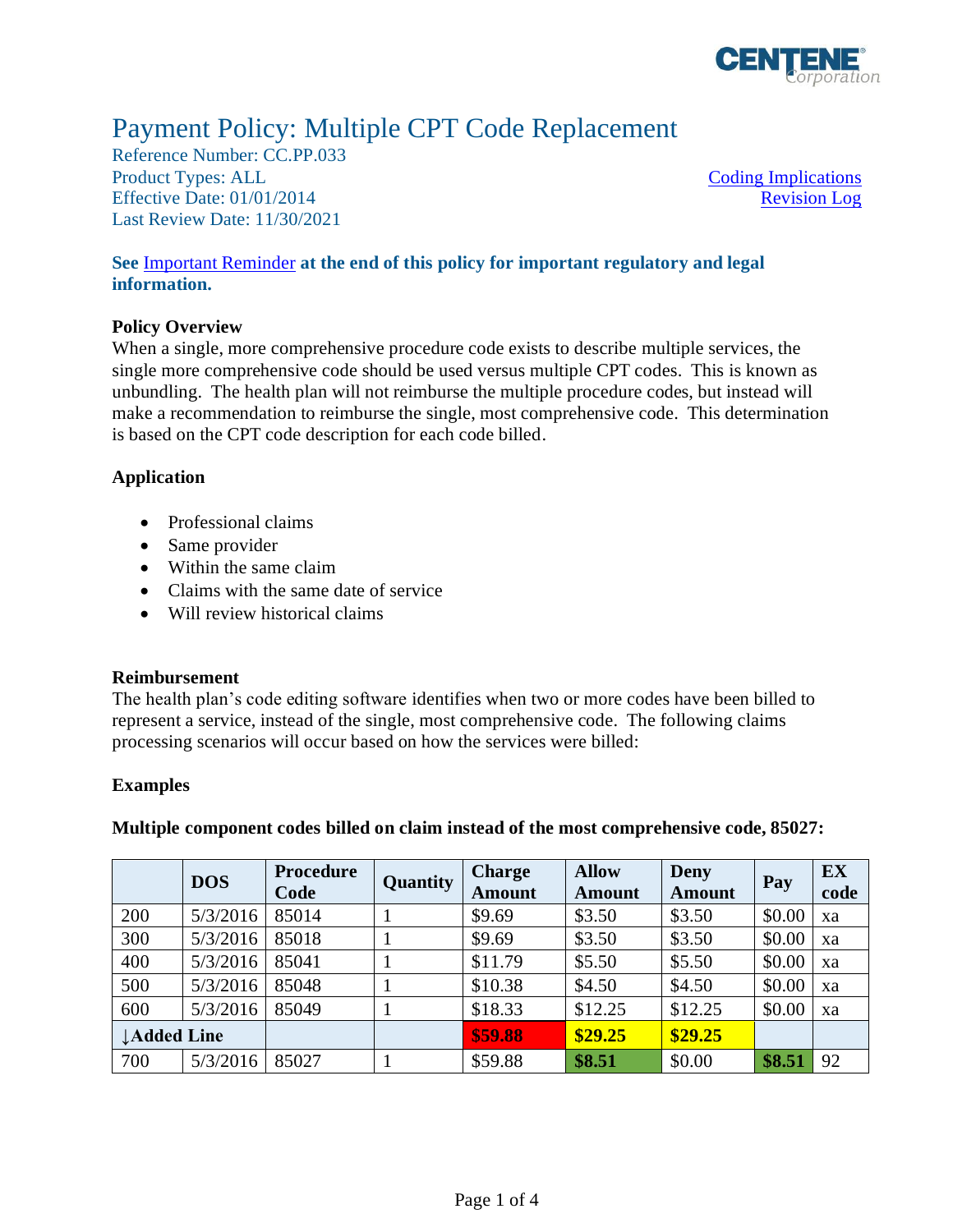

## **PAYMENT POLICY Multiple CPT Code Replacement**

| <b>CPT</b> Code | <b>Description</b>                             |
|-----------------|------------------------------------------------|
| 85014           | Blood Count; Hematocrit (HCT)                  |
| 85018           | Blood Count; Hemoglobin (HGB)                  |
| 85041           | Blood Count, Red Blood Cell (RBC),             |
|                 | Automated                                      |
| 85048           | Blood Count, Leukocyte (WBC), Automated        |
| 85049           | Blood Count; Platelet, Automated               |
| 85027           | <b>Blood Count; Complete (CBC), Automated,</b> |
|                 | (HGB, HCT, RBC, WBC and Platelet Count         |

### **The following automated steps were taken to correct the claim and reimburse the provider correctly**:

- 1. The health plan's automated code editing software analyzed each service line, the CPT code billed and its description.
- 2. A total of 5 component codes were billed on service lines 0200-0600.
- 3. The software analyzed the service lines and determined that the most comprehensive CPT code had not been billed (85027).
- 4. The software denied each component service line with the denial code (EX code) "xa"
- 5. As a courtesy to the provider, the software added a new service line to reflect the most comprehensive code.
- 6. Total billed charges for the component codes is \$59.88
- 7. The total denied amount for the component codes is \$29.25
- 8. The total allowed amount for the most comprehensive code, 85027 is \$8.51
- 9. Total cost avoidance  $= $20.74$ .

**This edit does not change** how a provider originally billed, but instead, as a courtesy to the provider, adds a new service line with the correct, payable quantity. All originally billed service lines remain on the claim.

|     | <b>DOS</b> | Procedure<br>Code | Quantity | <b>Charge</b><br><b>Amount</b> | <b>Allow</b><br><b>Amount</b> | Deny<br><b>Amount</b> | Pay    | EX<br>code |
|-----|------------|-------------------|----------|--------------------------------|-------------------------------|-----------------------|--------|------------|
| 200 | 5/3/2016   | 85014             |          | \$9.69                         | \$3.50                        | \$3.50                | \$0.00 | xa         |
| 300 | 5/3/2016   | 85018             |          | \$9.69                         | \$3.50                        | \$3.50                | \$0.00 | xa         |
| 400 | 5/3/2016   | 85041             |          | \$11.79                        | \$5.50                        | \$5.50                | \$0.00 | xa         |
| 500 | 5/3/2016   | 85048             |          | \$10.38                        | \$4.50                        | \$4.50                | \$0.00 | xa         |
| 600 | 5/3/2016   | 85049             |          | \$18.33                        | \$12.25                       | \$12.25               | \$0.00 | xa         |
| 700 | 5/3/2016   | 85027             |          | \$59.88                        | \$8.51                        | \$0.00                | \$8.51 | 92         |

## **Multiple component codes billed AND the most comprehensive code is billed:**

In the above example, all component service lines are denied with the denial EX code "xa", however, the most comprehensive code billed on service line 0700 is paid. The allowed amount is \$8.51.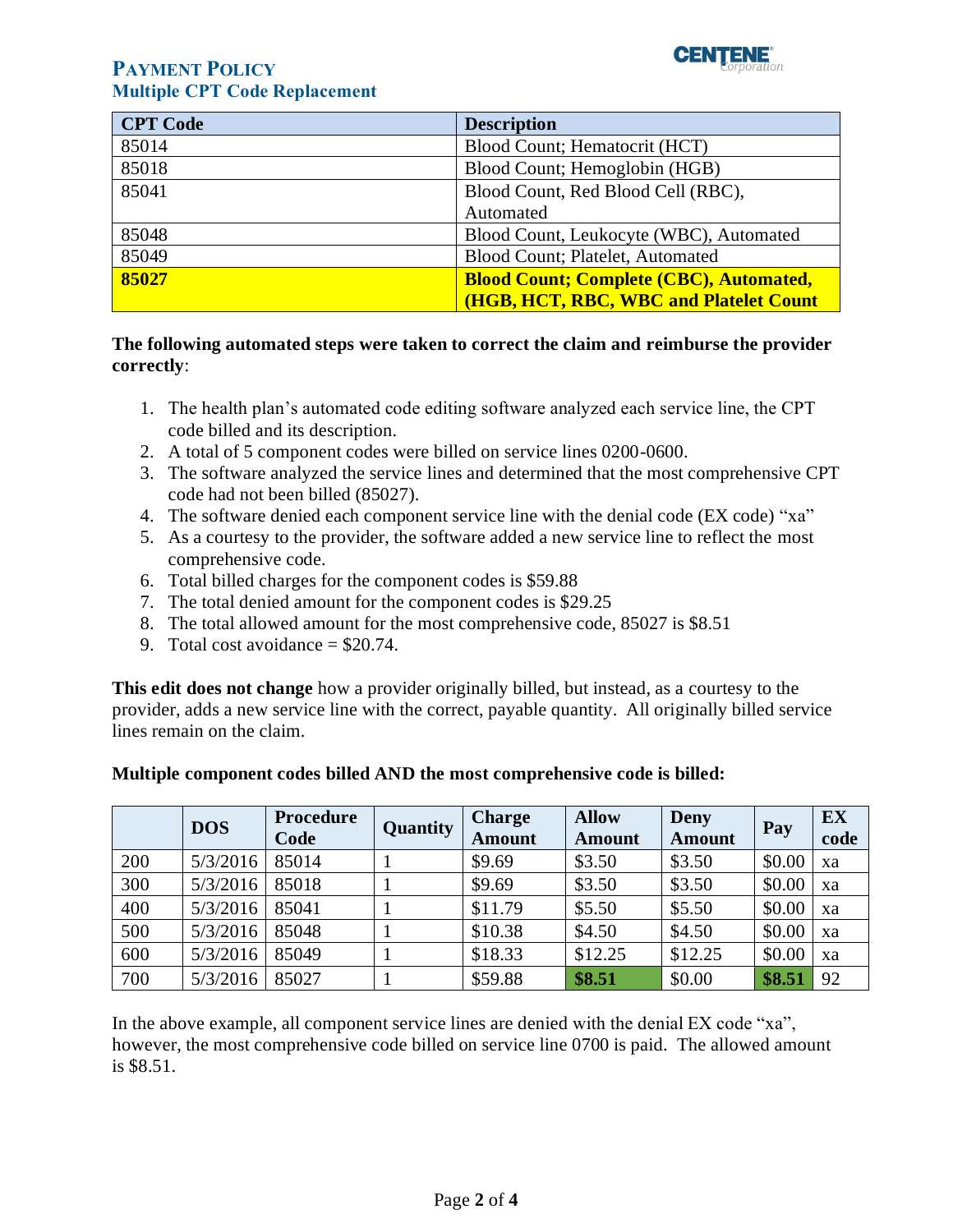# **PAYMENT POLICY Multiple CPT Code Replacement**



#### **Additional Information**

Some health plan provider fee schedules are reimbursed at a rate lower than allowed for the most comprehensive code; in these instances, the provider or health plan will be excluded from the edit logic.

#### **Definitions**

- 1. *Unbundling*: Coding two or more bundled procedures separately instead of the single, most comprehensive code. This practice results in incorrect provider payments.
- 2. *Bundled procedures*: Procedures that are included as part of a more extensive procedure.

#### **References**

- 1. *Current Procedural Terminology (CPT*®), 2021
- 2. *HCPCS Level II*, 2021
- 3. *International Classification of Diseases*, Tenth Revision, Clinical Modification (ICD-10- CM), 2021
- 4. *ICD-10-CM Official Draft Code Set*, 2021

<span id="page-2-0"></span>

| <b>Revision History</b> |                                                    |  |  |  |
|-------------------------|----------------------------------------------------|--|--|--|
| 02/28/2018              | Converted to revised template and conducted review |  |  |  |
| 04/01/2019              | Conducted review and updated policy                |  |  |  |
| 11/01/2019              | Annual Review completed                            |  |  |  |
| 11/01/2020              | Annual Review completed                            |  |  |  |
| 11/30/2021              | Annual review completed; no major updates required |  |  |  |

#### <span id="page-2-1"></span>**Important Reminder**

For the purposes of this payment policy, "Health Plan" means a health plan that has adopted this payment policy and that is operated or administered, in whole or in part, by Centene Management Company, LLC, or any other of such health plan's affiliates, as applicable.

The purpose of this payment policy is to provide a guide to payment, which is a component of the guidelines used to assist in making coverage and payment determinations and administering benefits. It does not constitute a contract or guarantee regarding payment or results. Coverage and payment determinations and the administration of benefits are subject to all terms, conditions, exclusions and limitations of the coverage documents (e.g., evidence of coverage, certificate of coverage, policy, contract of insurance, etc.), as well as to state and federal requirements and applicable plan-level administrative policies and procedures.

This payment policy is effective as of the date determined by Health Plan. The date of posting may not be the effective date of this payment policy. This payment policy may be subject to applicable legal and regulatory requirements relating to provider notification. If there is a